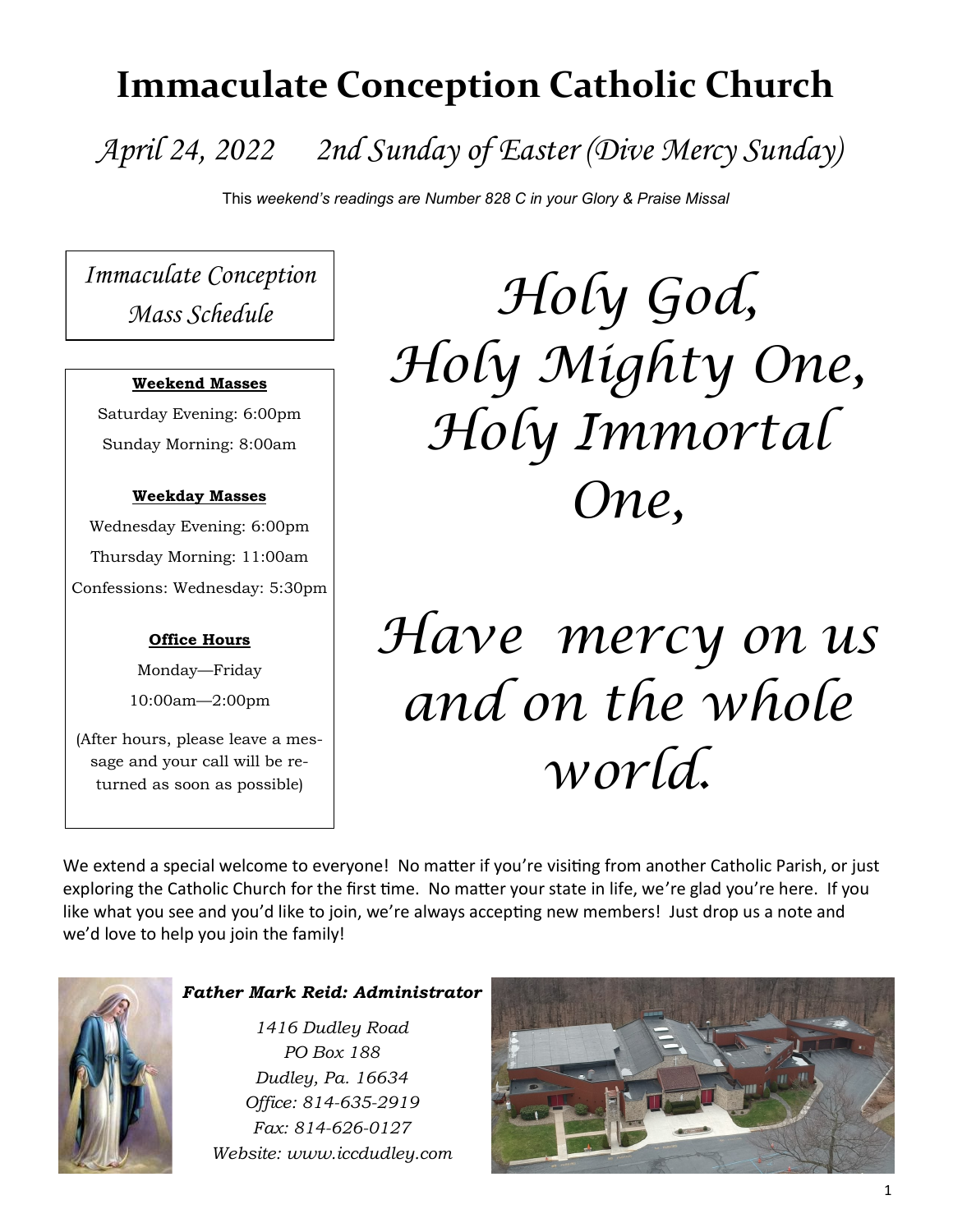# **Sacramental Information**

### **Infant Baptism**

Call the Parish Office to schedule a preparation class and baptism. Please arrange with the pastor in advance to discuss prebaptism instructions. Those wishing to have their baby baptized must be practicing Catholics.

### **Adult or Child Baptism, Confirmation, or Adults Considering Becoming Catholic**

Call the Church Office to learn more about the Rite of Christian Initiation for Adults (RCIA), or Rite of Christian Initiation for Children (RCIC).

# **Weddings**

Weddings require a 9-month notice and preparation prior to the wedding.

# **Sacrament of Anointing of the Sick**

Please let us know if someone is seriously ill.

To register, or for any questions, please call the Church office at (**814) 635-2919**

(If no answer, please leave a message and your call will be returned as soon as possible)



# *Mass Intentions*

# **Weekend Masses: April 23 & 24**

- Sat 6:00pm +Carolyn & Tom Matthews (wedding anniversary) req. by Cathi Kay & Brett Beatty & Family)
- Sun 8:00am For the health of Mike Telemanik req. by Belinda Bones

# **Daily Masses: April 27 & 28**

- Wed 6:00pm In memory of Stanley Olszewski req. by Claudia Leaper
- Thu 11:00am In memory of Margaretta Taylor req. by the Estate

# **Weekend Masses: April 30 & May 1**

Sat 6:00pm For the People of our Parish

Sun 8:00am In memory of Eugennie & Zane Treece req. by Mary Berzansky

*Liturgical Ministers* 

| Livurgicae situaciones |                 |                  |               |  |
|------------------------|-----------------|------------------|---------------|--|
| Saturday, April 23     |                 | Sunday, April 24 |               |  |
| Lector                 | Jane Brown      | Lector           | Linda Clapper |  |
| E. Minister            | Jane Brown      | E. Minister      | Rose Lynn     |  |
| Usher                  | Volunteers      | Usher            | Volunteers    |  |
| Saturday, April 30     |                 | Sunday, May 1    |               |  |
|                        |                 |                  |               |  |
| Lector                 | Matt Meck       | Lector           | Diana Mav     |  |
| E. Minister            | Dave Mazzaferro | E. Minister      | Susan Dickson |  |

**Financial Report** *(Fiscal year runs from July 1, 2021 to June 30, 2022)*

| <b>Monthly Operating Expenses</b>                                 | \$6,500.00    |  |
|-------------------------------------------------------------------|---------------|--|
| <b>Regular Weekend Collection</b>                                 |               |  |
| (Checks: \$330.00/Cash in Env: \$261.00/Loose: \$306.00           | \$897.00      |  |
| <b>Other Collections (Below)</b>                                  |               |  |
| Holy Thursday                                                     | \$51.00       |  |
| Good Friday (Diocesan Collection)                                 | (\$51.00)     |  |
| Easter                                                            | \$1441.00     |  |
| <b>Total Collection: (April 16 &amp; 17, 2022)</b> (stays at ICC) | \$2,389.00    |  |
| <b>Month-to-Date Total</b>                                        | \$6,276.00    |  |
| Greater/Less than Monthly Budget                                  | \$224.00      |  |
| <b>Yearly Operating Expenses (\$6,500 x 12)</b>                   | \$78,000.00   |  |
| Year-to-Date Total (Fiscal Year)                                  | \$64,393.50   |  |
| Greater/Less than Yearly Budget                                   | (\$13,606.50) |  |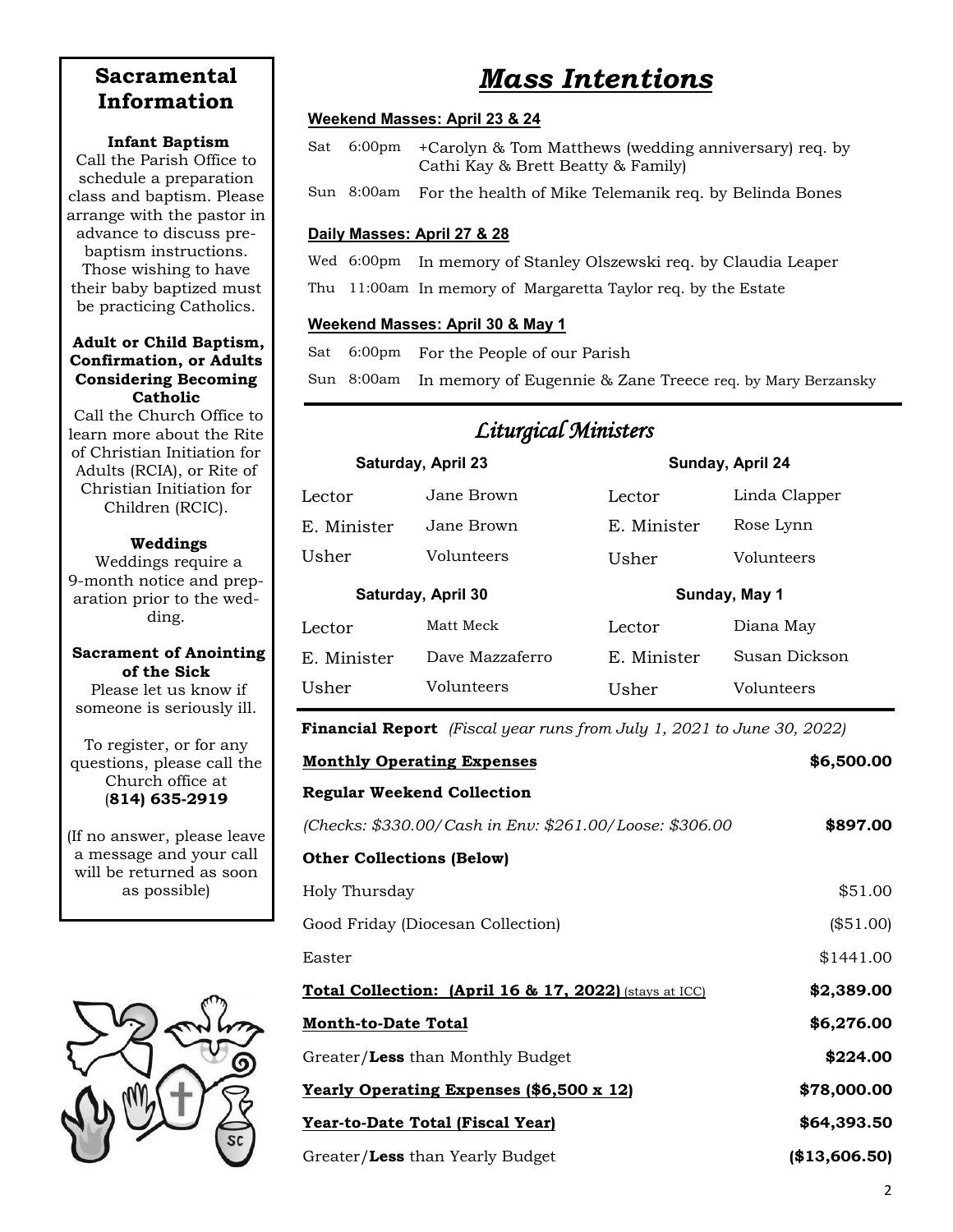# **Families and the Gospel**

# **Second Sunday of Easter (Divine Mercy Sunday)**

*(April 24, 2022) (John 20: 19-31)*

Jesus connects PEACE and FORGIVENESS in today's gospel. In our families we will only experience peace to the extent we forgive one another. Peace is purchased with the currency of forgiveness. When we allow our anger and pride to lock out others, we also lock out peace and harmony.

#### **Parish Council Members**

| Father Mark Reid (Admin) | Cyndy Maletta (DRE) |
|--------------------------|---------------------|
| Kelly Querry (Chair)     | Cathie Maslanik     |
| Elaine Meck (Secretery)  | Jane Brown          |
| Belinda Bones            | Linda Crocker       |

### **Finance Council Members**

| Fr. Mark Reid (Admin) | Ralph Altobelli |
|-----------------------|-----------------|
| Kirby Lockard (Chair) | Gene Altobelli  |
| Chris Crawshaw        | Bill Fink       |
| Brenda Folk           | Ada Johnson     |

### *Prayers for our Homebound members*

Let us say a prayer for our Catholic members who are homebound and unable to attend church. If you know of someone that should be added to our prayer list, please call the church office at 635-2919.

| Omer Black        | Lora Bridestine |
|-------------------|-----------------|
| Mary Lynn Dickson | Nancy Detwiler  |
| Iola Cimbalista   | Dora Mellot     |
| Elaine Rheem      | Donna Hess      |



#### **Praying for our Military**

Remember to pray for the protection of our armed forces as they serve our country at home and around the world right now. If you have a family member serving in the military, let us know. We would like to mention and honor them by name.

#### **Divine Mercy Chaplet**

#### Optional Opening Prayers:

You expired, Jesus, but the source of life gushed forth for souls, and the ocean of mercy opened up for the whole world. O Fount of Life, unfathomable Divine Mercy, envelop the whole world and empty Yourself out upon us.

#### *Repeat three times*

O Blood and Water, which gushed forth from the Heart of Jesus as a fountain of Mercy for us, I trust in You

#### **Our Father**

Our Father, who art in heaven, hallowed be thy name; thy kingdom come; thy will be done on earth as it is in heaven. Give us this day our daily bread; and forgive us our trespasses as we forgive those who trespass against us; and lead us not into temptation, but deliver us from evil. Amen

#### **Hail Mary**

Hail Mary, full of grace, the Lord is with you; blessed are you among women, and blessed is the fruit of your womb, Jesus. Holy Mary, Mother of God, pray for us sinners now and at the hour of our death. Amen.

#### **The Apostle's Creed**

I believe in God, the Father almighty, Creator of heaven and earth, and in Jesus Christ, his only Son, our Lord, who was conceived by the Holy Spirit, born of the Virgin Mary, suffered under Pontius Pilate, was crucified, died and was buried; he descended into hell; on the third day he rose again from the dead; he ascended into heaven, and is seated at the right hand of God the Father almighty; from there he will come to judge the living and the dead. I believe in the Holy Spirit, the holy catholic Church, the communion of saints, the forgiveness of sins, the resurrection of the body, and life everlasting. Amen.

#### **For each of the five decades**

*On each "Our Father" bead of the rosary, pray:* Eternal Father, I offer you the Body and Blood, Soul and Divinity of Your Dearly Beloved Son, Our Lord, Jesus Christ, in atonement for our sins and those of the whole world. *On each of the 10 "Hail Mary" beads, pray:*  For the sake of His sorrowful Passion, have mercy on us and on the whole world.

#### **Concluding prayer (repeat three times)**

Holy God, Holy Mighty One, Holy Immortal One, have mercy on us and on the whole world.

#### **Optional Closing Prayer**

Eternal God, in whom mercy is endless and the treasury of compassion inexhaustible, look kindly upon us and increase Your mercy in us, that in difficult moments we might not despair nor become despondent, but with great confidence submit ourselves to Your holy will, which is Love and Mercy itself.